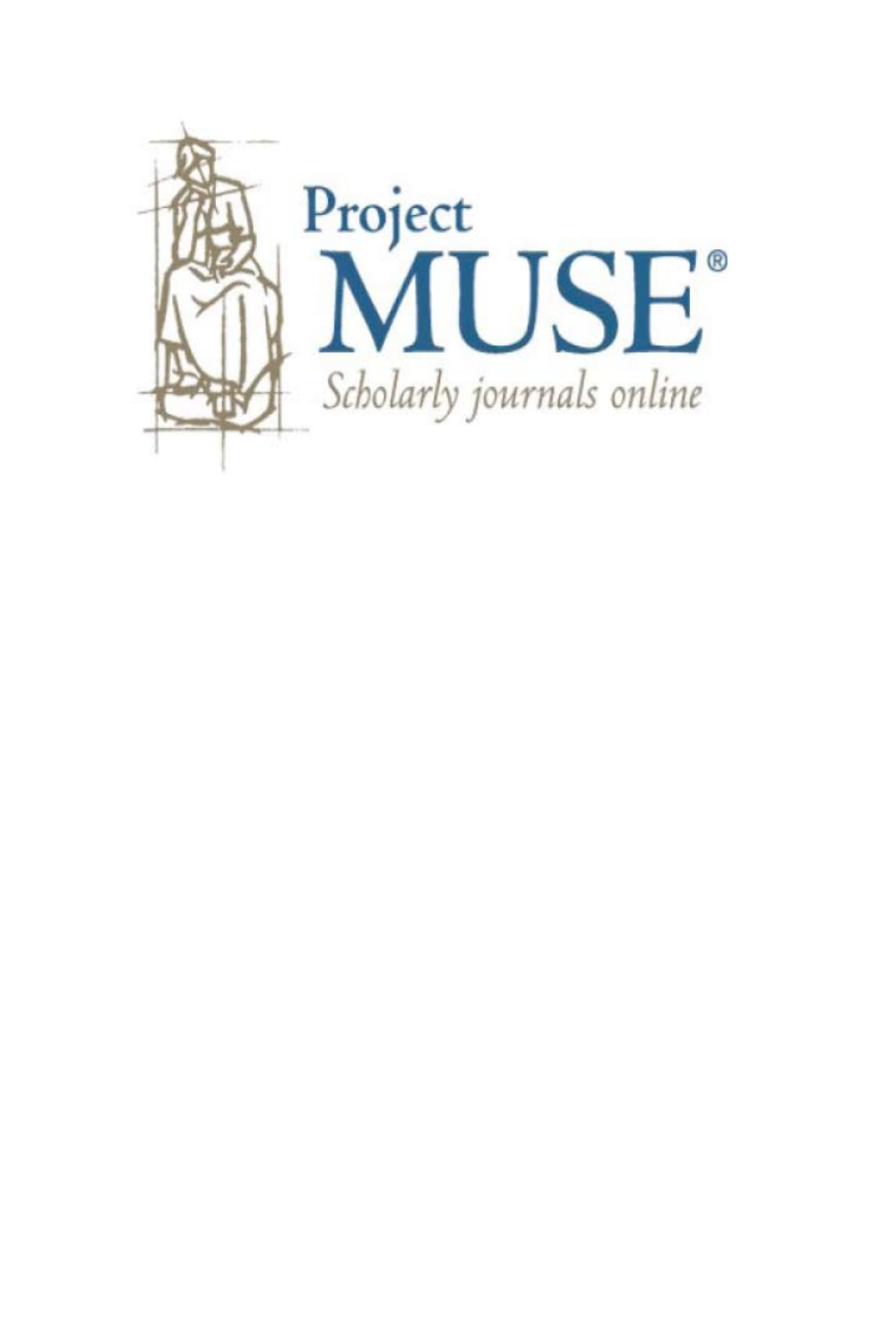# Theatricality and Cultural Critique in Chinese Cinema

*Luo Hui* 

The various ways in which theatre and film interact generate diverse forms of theatrical*ity in Chinese cinema: jingju films, narrative films containing traditional theatrical performances, and films incorporating modern performance types. The significance of theatre in Chinese cinema will be discussed with two questions in mind: (1) to what extent the aesthetics of traditional Chinese theatre cross over from stage to screen and*  (2) whether filmic representations of theatre generate a critical discourse vis-à-vis state *ideology and cultural policies.*

*Luo Hui is a PhD candidate in East Asian Studies at the University of Toronto. He is completing a dissertation on* Liaozhai, *a collection of ghost stories by the Qing dynasty author Pu Songling, and its adaptations into vernacular literature, theatre, and film. Mr. Luo obtained his MA in comparative literature from Indiana University.*

This paper will look at the interplay between the theatrical  $^1$  and the cinematic in Chinese film. In its fledgling stage, Chinese cinema was inseparable from traditional Chinese theatre. The earliest Chinese filmmakers and actors had been trained in various theatrical disciplines. Thus, for them, the transposition of theatrical performances from stage to screen was a natural cinematic practice. Some of the earliest motion pictures made in China were scenes from *jingju* and other regional theatrical styles. Ever since the Fengtai photo shop began filming Tan Xinpei's *jingju* performance in 1905, adapting traditional stage performance for the screen has been an important part of early experiments in Chinese filmmaking (see Figure 1).<sup>2</sup> In the 1930s and 1940s, catering to an urban audience already exposed to Hollywood melodramas and having easy access to live theatre, the film industry shifted its focus

*Asian Theatre Journal,* vol. 25, no. 1 (Spring 2008). © 2008 by University of Hawai'i Press. All rights reserved.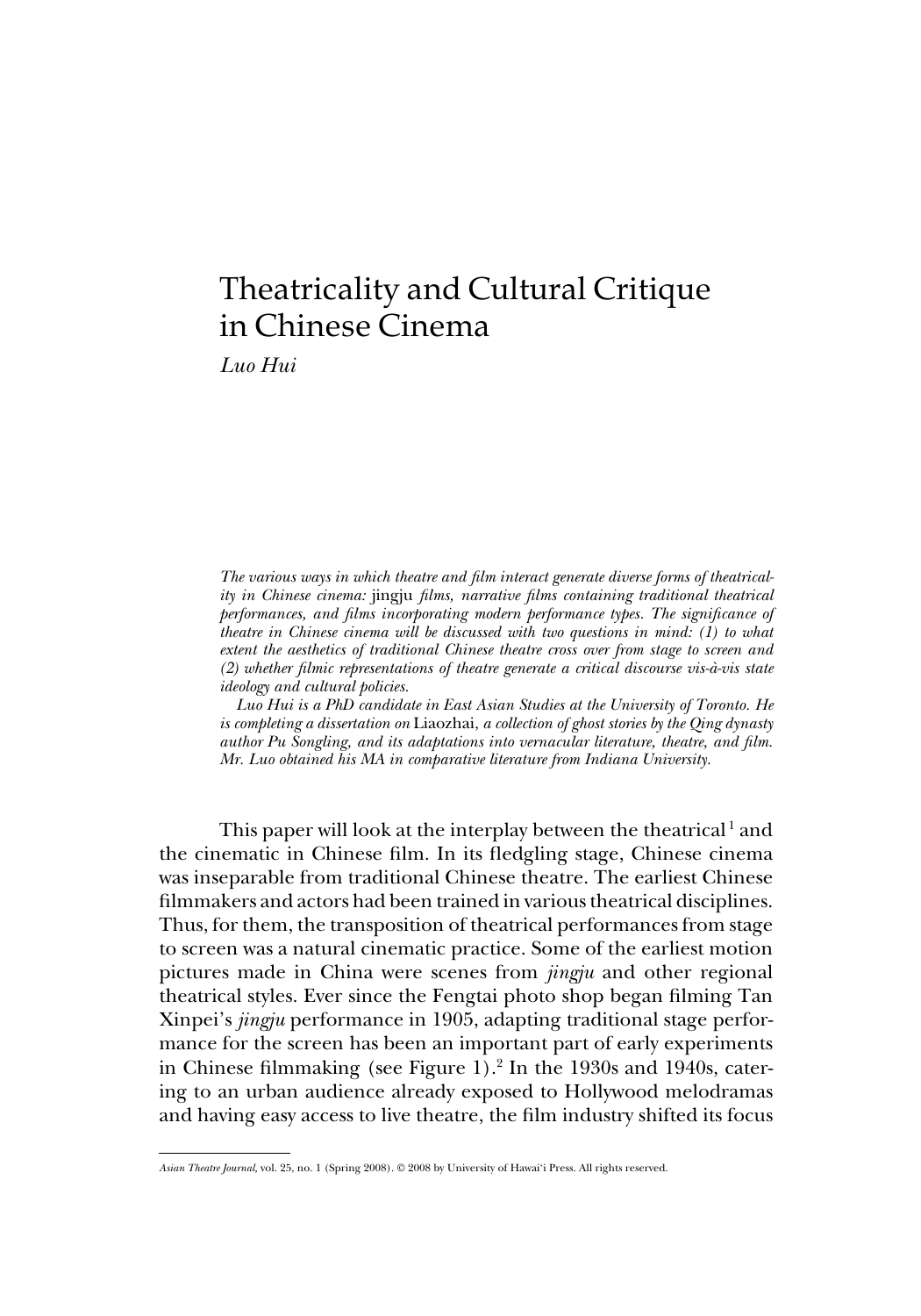to feature films, modeled primarily after modern, nonmusical drama. The deep-rooted notion of film as a foreign medium had made movies seem more appropriate than traditional theatre for conveying "realist" drama. This transition was reflected in the early struggles of *xiren dianying,* the theatrical film, as it faced the challenges from *wenren dianying*, the literary film.<sup>3</sup>

In terms of audience and reception, *wenren dianying*'s victory over *xiren dianying* could have resulted from the demands of a mostly urban and increasingly sophisticated film audience, as well as from the pressures imposed by the great quantity of imported Hollywood films. However, political factors outside the commercial world of the Shanghai movie industry also aggravated *xiren dianying*'s disadvantageous situation. Chinese theatrical films, while losing commercial ground to Hol-



Figure 1. The *jingju* actor Tang Xinpei performed in the first Chinese film, *Dingjunshan*, a Fengtai production in 1905. (Photo: China Film Archive)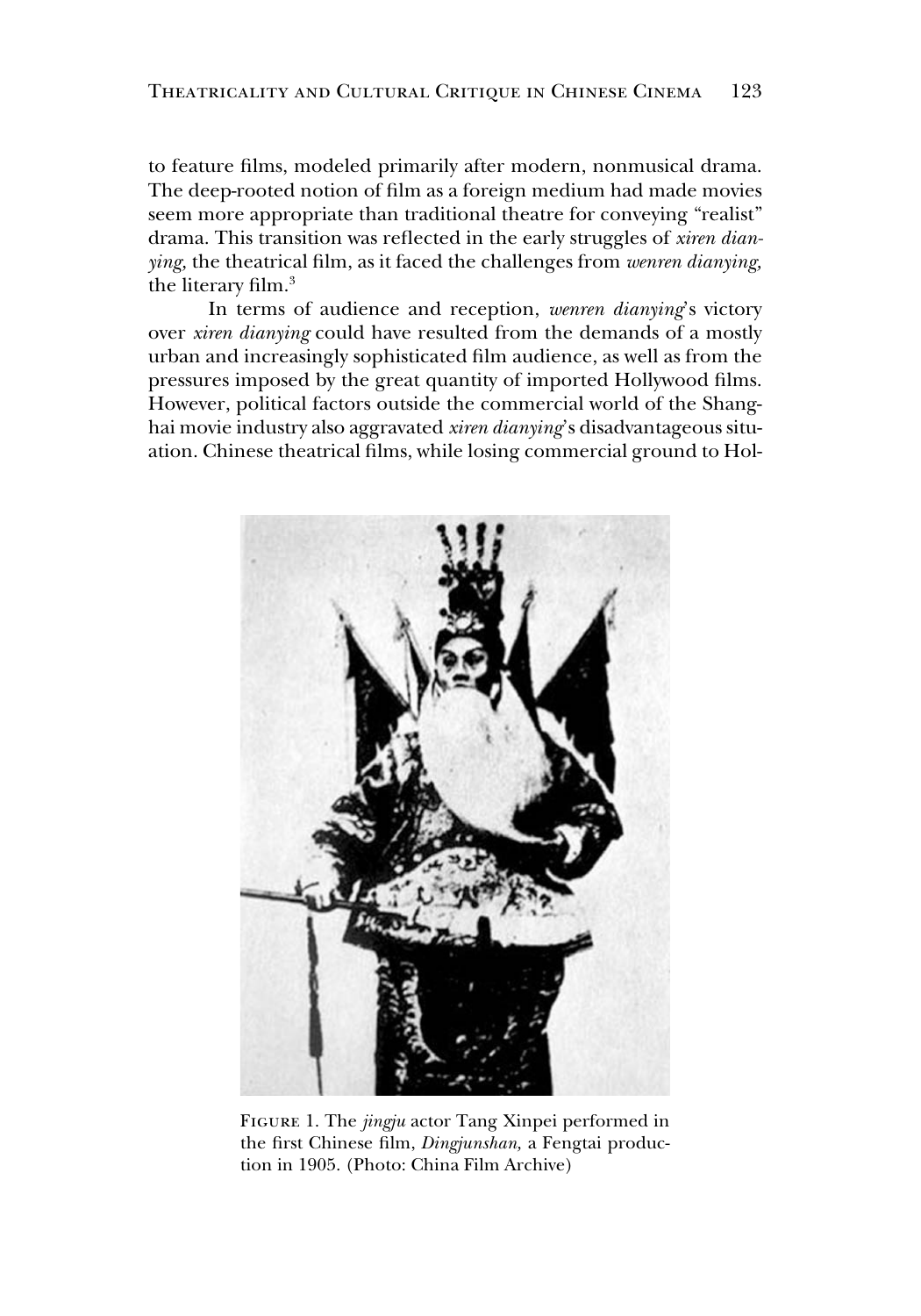lywood imports, were also criticized by the politically progressive Leftist intellectuals, who favored the "civilized dramas" *(wenmingxi)* spawned by the May Fourth "New Culture" Movement.<sup>4</sup>

From the standpoint of production, *xiren dianying*'s waning popularity may have been the result of a certain degree of intrinsic incompatibility between the age-old conventions of Chinese theatre and the production requirements of modern film. As Kristine Harris points out, there were many practical obstacles for a dramatist crossing over to the new medium of cinema, particularly when presenting traditional theatrical material. Some of the problems were technical, such as the limited space the camera allows for the performer, while other problems were aesthetic: "[The] translation of three-dimensional stylized stage space onto a new "realist" flat screen would have posed additional difficulties for any artist accustomed to the spatial conventions of China's long screen-painting tradition—conventions radically different from the Renaissance principles of fixed point perspectives and foreshortening that had produced the camera lens" (Harris 1997: 60).

It seems that transposing Chinese theatre onto film, even if under favorable cultural, political, and commercial conditions, would still have had to overcome a host of aesthetic problems. Even though earlier attempts may have failed, the influence of *xiren dianying* persisted and penetrated into films that ostensibly disavowed their genetic ties with traditional Chinese theatre. Much of the aesthetic influence, which is manifested in the acting style, characterization, and plot development in many of the melodrama films of the 1930s and 1940s, continues to shape Chinese filmmaking generations later. According to Chris Berry and Mary Farquhar, all Chinese films may be divided into two broad categories: the operatic mode and the realist mode. Films in the operatic mode, argue Berry and Farquhar, are profoundly influenced by the aesthetics of Chinese theatre, even when the film narrative makes no obvious reference to theatre (Berry and Farquhar 2006: 47–55).5 It is ironic that the aesthetic issues that *xiren dianying* failed to surmount seem to have become an endearing feature of Chinese cinema.

The late 1950s and the early 1960s witnessed a revived interest in film adaptations of theatrical performance, culminating in the overwhelming triumph of modernized *jingju* films during the Cultural Revolution. Two styles of *jingju* films were being produced in this period: the straightforward "stage documentary" style and the innovative adaptation style. Paul Clark maintains that the conflicts between Chinese theatrical conventions and the film medium prevented success in adapting the popular heritage of Chinese theatre to film. From his description of one such adaptation, the problem seems to be mainly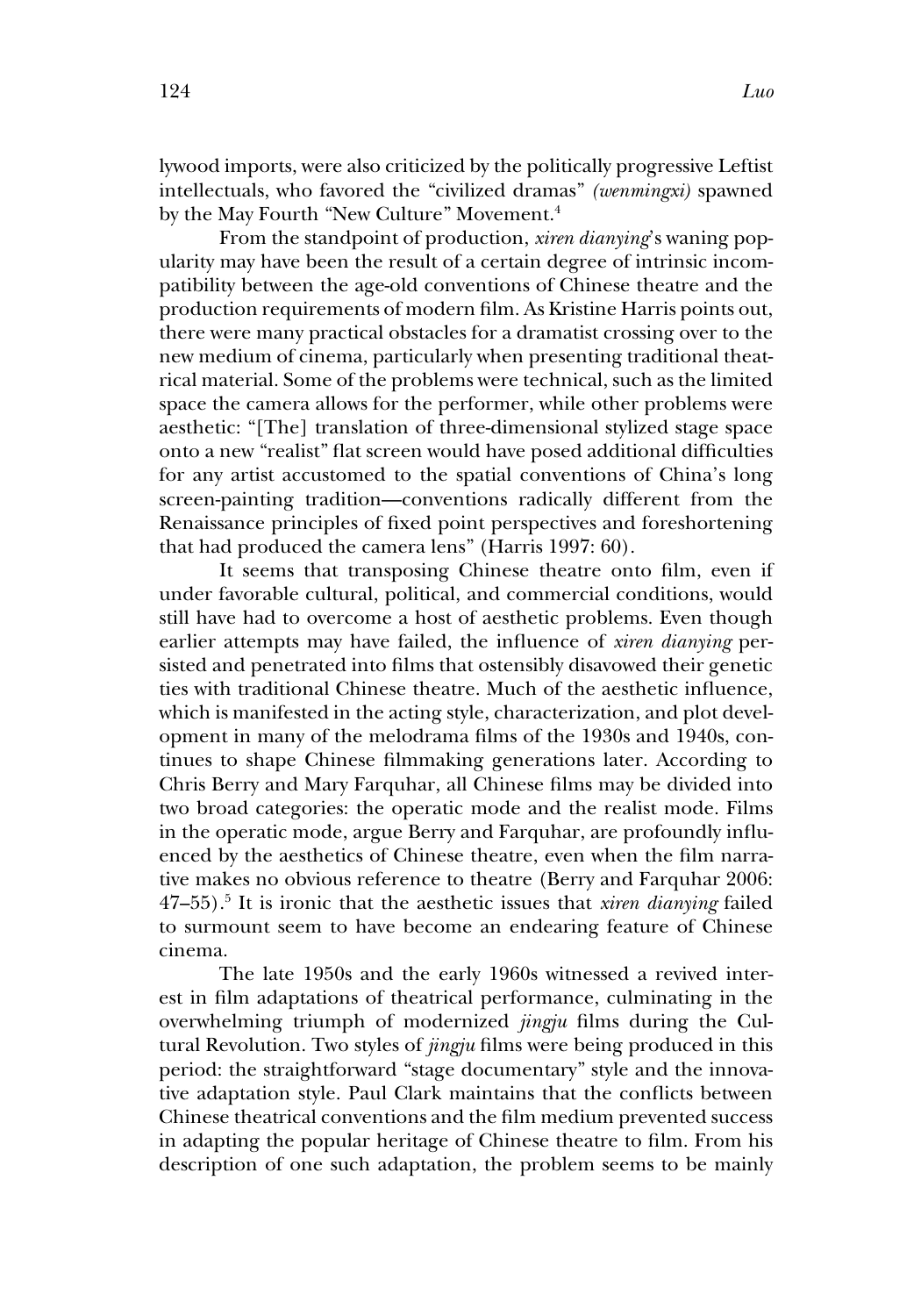aesthetic: "The Changchun Studio's adaptation of the Henan provincial opera *(yuju) Hua Mulan* (1956) tried to combine traditional stage techniques with what one disgruntled reviewer called 'some expert's so-called modern methods of artistic portrayal.' Apparently audiences laughed at the film because, although real settings and props were used (including a weaving loom), one character rode a horse in normal stage style, that is, minus horse" (Clark 1987: 68 –9). Clark observes that this type of innovative adaptation involves mixing the two semiotic systems: the largely indexical and symbolic system in Chinese theatre and the iconic system that fits in the filmic mimesis. When realistic settings and props were used with indexical signs and symbolic props, the ultimate effect could be confusing, especially to a traditional audience. While it was perfectly acceptable for a character to ride a stick representing a horse on a conventional stage, it would look ridiculous to use one for an on-location film shoot. On the other hand, straightforward "stage documentaries" are not without their problems. According to Clark, the ultimate challenge lies in "preserving the strengths and peculiarities of an opera performance while shaping a film" (Clark 1987: 69). This, again, is an aesthetic issue. Although it was believed that the emphasis on realism in film and the centrality of artifice in theatre could be mutually complementary, how to reconcile the inherent contradiction between realism and artifice remained problematic.

No satisfactory solutions had been found before drastically modernized revolutionary *jingju (yangbanxi)* replaced the traditional repertoire in the mid 1960s. Interestingly enough, it is this heavy-handedly altered and standardized form of traditional theatre that succeeded in reaching a mass audience. It seems that, in order to achieve popularity on the national level and on a mass scale, regionally derived theatrical forms have to betray their own artistic roots by aligning themselves with both ideological power and the modern medium of dissemination—film. $6$ 

While the filming of theatrical performances in early Chinese cinema may indicate an innocent fascination with both traditional art forms and the modern medium, the filming of revolutionary *jingju* performances during the Cultural Revolution suggests a very different picture. One cannot ignore the obvious ideological forces behind this type of film production. But to ascribe the success of revolutionary *jingju* films to political enforcement alone seems unsatisfactory. Political propaganda could take a variety of forms, but why did the ideology of the Cultural Revolution give rise to this particular type of cultural product? And why did the modernized *jingju* film correspond so well with the art policies of that period?

Apart from political factors, certain cultural and aesthetic char-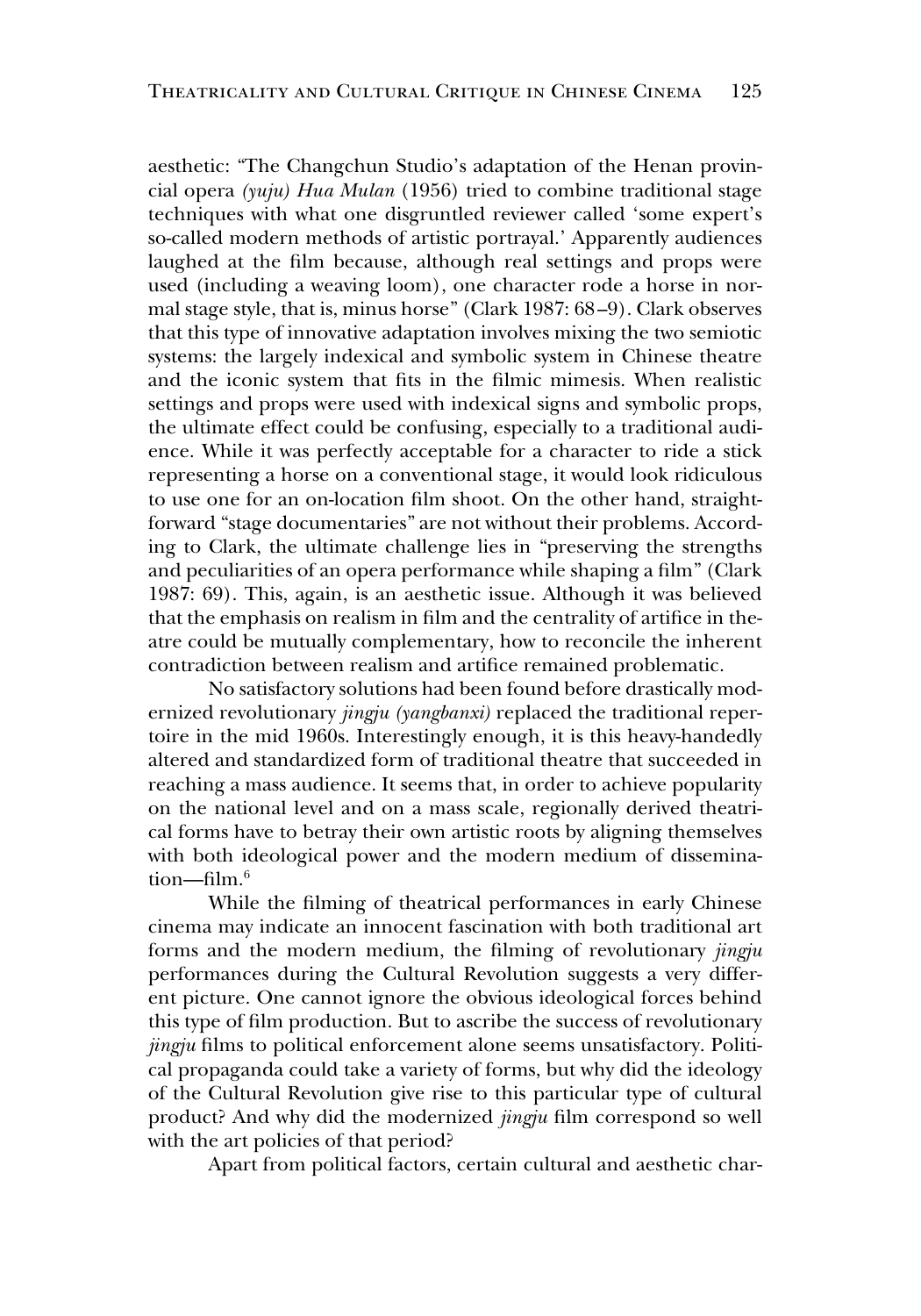acters of the *jingju* film may have contributed to its ascension during the Cultural Revolution. By then, *jingju* had already been identified as *guoju* (national theatre), and therefore lent itself easily to the role of shaping a new national identity under the Communist regime. The theatrical form allows the portrayal of larger-than-life heroes in order to exercise the maximum amount of ideological impact. The realist speaking drama *(huaju)* could hardly convey the same degree of revolutionary fervor. Furthermore, revolutionary *jingju*'s capacity for emotional and ideological sway is magnified and maximized through the modern film medium. The conflict between filmic realism and theatrical artifice seems to have been resolved under the banner of "revolutionary romanticism." What seemed to be an old aesthetic problem has now become an advantage in the context of this particular cultural production.

### Traditional Theatre: Its Glamor and Fate

Xie Jin's 1964 film *Two Stage Sisters (Wutai jiemei)* is a perfect visual analogue of the interwoven theatre/film history I have outlined so far. Although coming out of the *wenren dianying* tradition and filmed with a script, *Two Stage Sisters* bears profound marks of the Chinese theatrical tradition, partly because of the director's early training in traditional theatre.

*Two Stage Sisters* is a film about theatre. The entire film revolves around the theatre and uses the stage to underscore the changes that occurred in China between 1935 and 1950. Theatrical performances, and the theatre itself, undergo a series of transformations during that period. By following the lives of two Shaoxing theatre *(yueju)* performers, we see a traditional troupe performing in the rural market place, commercial performances at a Shanghai opera house, a socially conscious adaptation of Lu Xun's *The New Year's Sacrifice*, and, finally, a *yueju* version of *The White-Haired Girl* that strictly accorded Mao's Yan'an cultural policy.

However, *Two Stage Sisters* transcends the insular world of Shaoxing theatre to make far-reaching statements about Chinese society at large. Traditional *yueju* serves as a metaphor for a traditional China trying to cope with events of historical, political, and cultural import. The theatre troupe's trajectory from the "feudal" countryside to the Shanghai entertainment arena, and finally to a stage politicized with revolutionary causes, functions as a microcosm of the struggles of the Chinese nation.

As social commentary and cultural critique, the position of *Two Stage Sisters* remains ambiguous. The film chronicles the implementation of a cultural policy in which it also participates. The Cultural Rev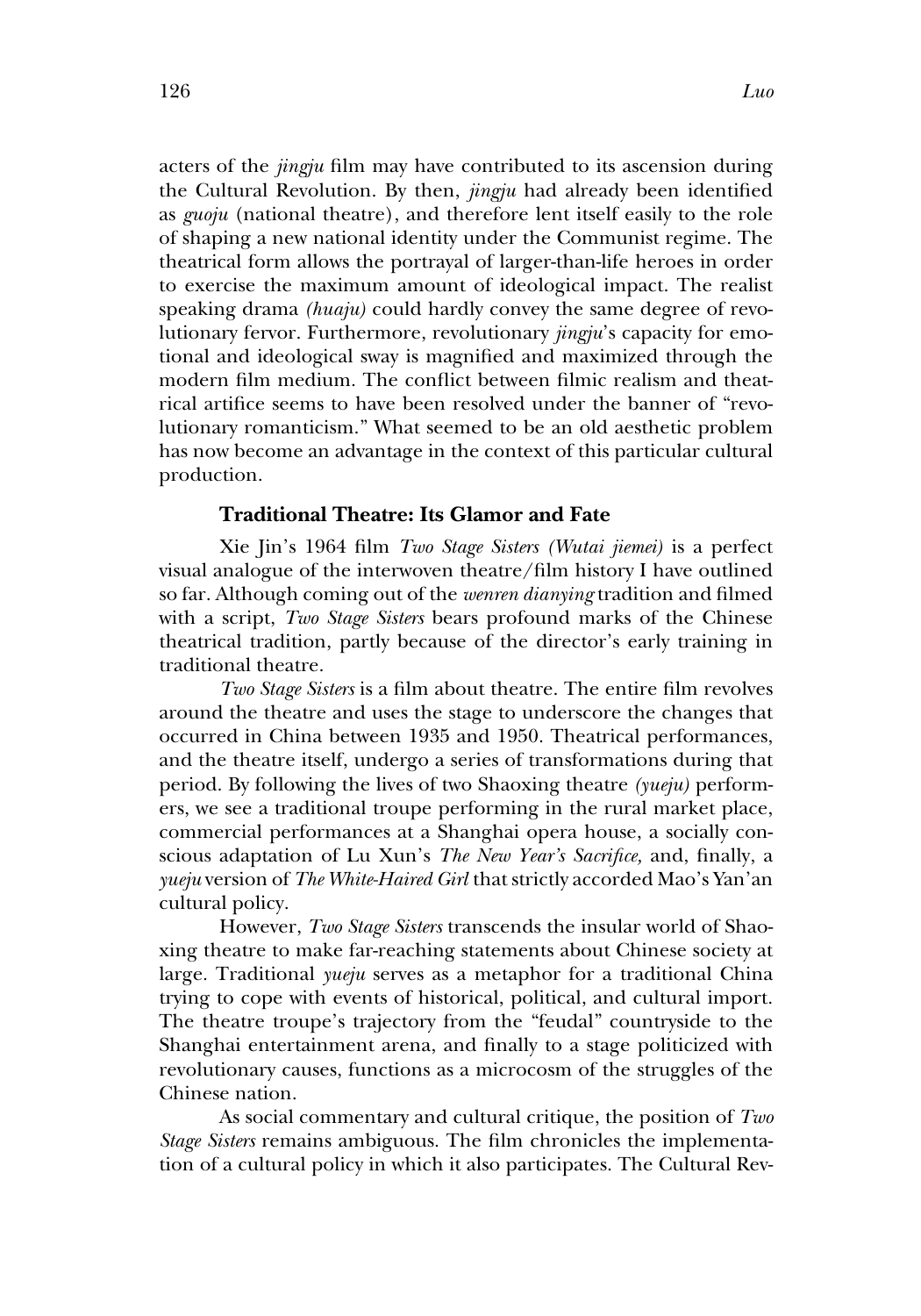olution's appropriation of theatre via film to create a powerful form of political propaganda is reenacted in the film itself. The film ends on an apparently prosocialist note, as one of the stage sisters, now a Communist cadre, performs a type of *yueju* that is highly ideological and strays considerably from its artistic origins. The endorsement of the official line toward the end significantly undercuts the film's power as an independent critical voice.

The outward compromise notwithstanding, the film is a rich, multilayered text that has prevented itself from falling squarely into the official propagandist scheme. Owing to the director's training in a variety of theatrical disciplines, the film's aesthetics are drawn from a rich reservoir of Chinese folk theatres, the May Fourth Movement, Hollywood melodrama, Soviet realism, and, ironically, Mao's revolutionary romanticism.<sup>7</sup> Severely criticized by Party officials for displaying "petit bourgeois sentiments" and portraying "middle characters," *Two Stage Sisters* was obviously not revolutionary enough. The film, made in 1964, was not allowed official release until after the Cultural Revolution.

Xie Jin's use of traditional theatre as a vehicle for cultural criticism continues to haunt Chinese filmmakers of the subsequent generations. Chinese theatrical and folk performances find frequent representations in contemporary films, most notably in the works of the "Fifth Generation" directors. In these films, mostly produced in the decade from the mid 1980s to the mid 1990s, the world of theatre is frequently employed to parallel the social and political upheavals of twentieth-century China, and the artistic tradition identified with the Chinese nation. However, to what extent traditional theatre can represent the Chinese nation and what this type of discourse ultimately achieves remain a highly contested subject.

In Zhang Yimou's *To Live* (*Huozhe,* 1994), the narrative follows the life of Fugui, a dilettante shadow puppeteer, through a succession of social and political changes. While still a member of the gentry in the 1940s, Fugui gambles his life away while dabbling in the art of puppetry. While the life he leads in the beginning is dissolute and decadent, only at this stage is his art a purely aesthetic interest. After losing his sheltered, aristocratic life due to war and unrest, Fugui makes his new living as a performer in his shadow puppet troupe; his art now begins to serve an economic function. As the film progresses, the ancient art of puppetry continues to serve new purposes. Fugui survives capture by the Nationalist Army by performing for them, and later entertains his fellow villagers in support of the political causes of the Cultural Revolution.

It is suggested in the film that, in order to survive, art has to betray its aesthetic origins and adapt itself to different economic and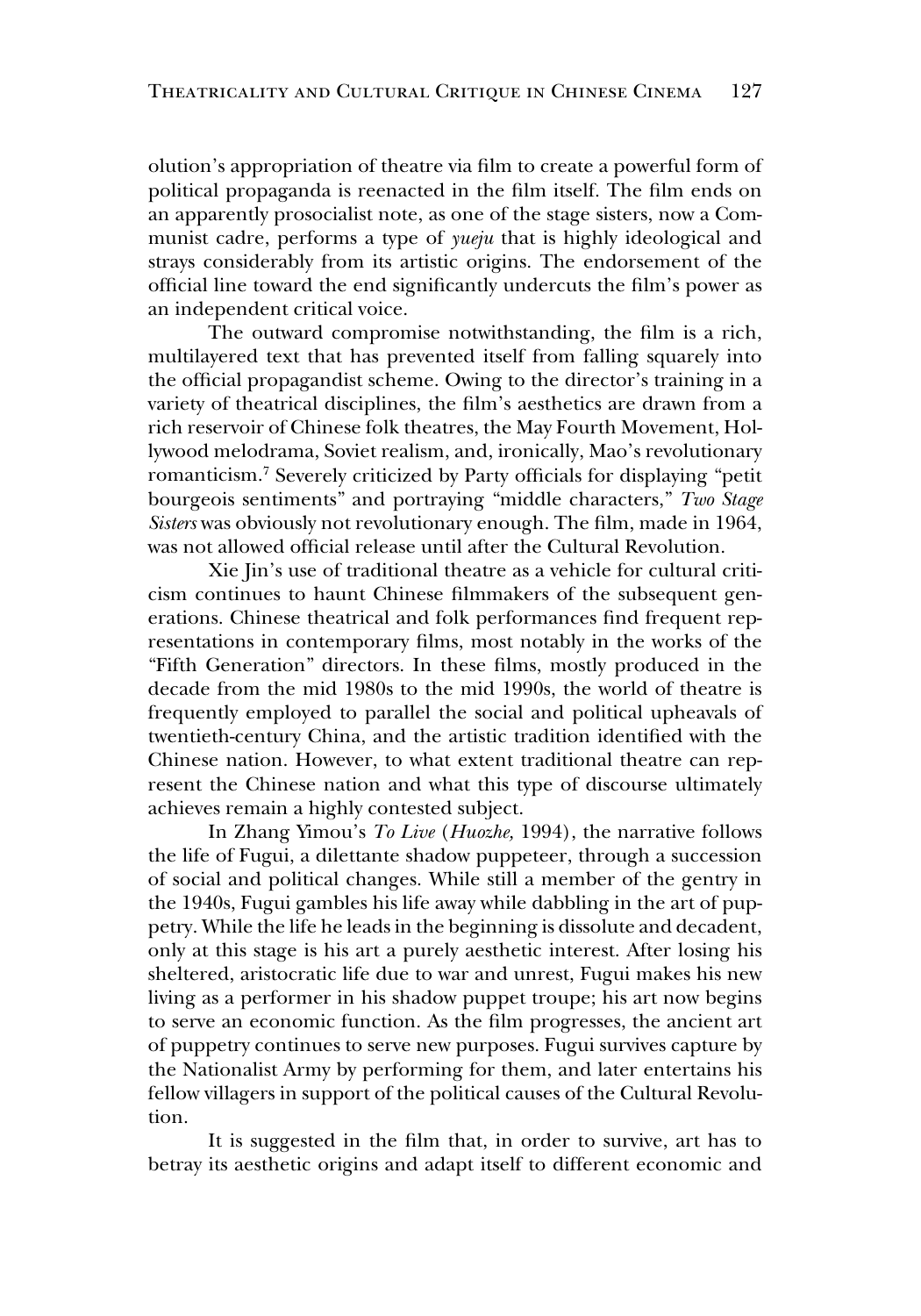political conditions. Art is prostitution, as Baudelaire so irreverently claimed. By prostitution, the artist proudly makes public what is supposedly private—body, desire, fantasy, or artistic creation.8 But *To Live* seems to portray a different prostitution, the kind that encourages the preservation of a traditional art form (the shadow puppet) by prostituting it for survival. Indeed, "to live" means an endless stream of compromise and surrender. The miraculous preservation of the puppets at the end of the film cannot be embraced without a sense of irony—the artist, so bent on survival and preservation, ends up with the mere artifacts of an art form that is no longer alive.

In Chen Kaige's *Farewell My Concubine* (*Bawang bieji,* 1993), the "state of the art" is dramatized through the tension between Juxian, a reformed prostitute, and Dieyi, a beautiful and narcissistic *jingju* artist. Caught in between Juxian's unrelenting reality and Dieyi's ephemeral beauty is Xiaolou, another *jingju* performer who is ready to compromise his art for the sake of survival. While Juxian urges Xiaolou to comply with the reigning ideology of each successive decade to survive in the real world, Dieyi continually reminds him of his obligation to his artistic commitment. This conflict reaches its climax during the Cultural Revolution, when the three characters are forced to kneel in front of an angry mob, both Xiaolou and Dieyi in makeup, for the ultimate denunciation of art. The moment of betrayal leads to the immediate tragedy of Juxian's suicide, foreshadowing the final scene where Dieyi kills himself while rehearsing his role as the loyal concubine.

While there are obvious similarities between *To Live* and *Farewell My Concubine,* Chen Kaige's treatment of traditional theatre seems to be at once more idealistic and more radical. When both directors are confronted with the inevitable choice of sacrificing art, Zhang chooses "to live" while Chen says "farewell." In spite of the seemingly subversive power of *Farewell My Concubine*, the film was officially released in China two years after its production.<sup>9</sup> In the political atmosphere of the mid 1990s, criticizing the Cultural Revolution had become permissible, even fashionable. The release of the film in mainland China signaled a certain degree of "political tolerance," but more importantly, the film's international success coincided with a rising sentiment of new nationalism in China.10 Actively seeking greater visibility in the international arena, the Chinese government now began to cautiously woo and win over its internationally successful, albeit politically suspect, cultural luminaries.<sup>11</sup>

Thus, cinematic representations of traditional Chinese theatre became entangled with a complex web of power relations both at home and abroad. On the one hand, the cultural critique, couched in theatrical symbols of "the Chinese nation," could be easily appropriated by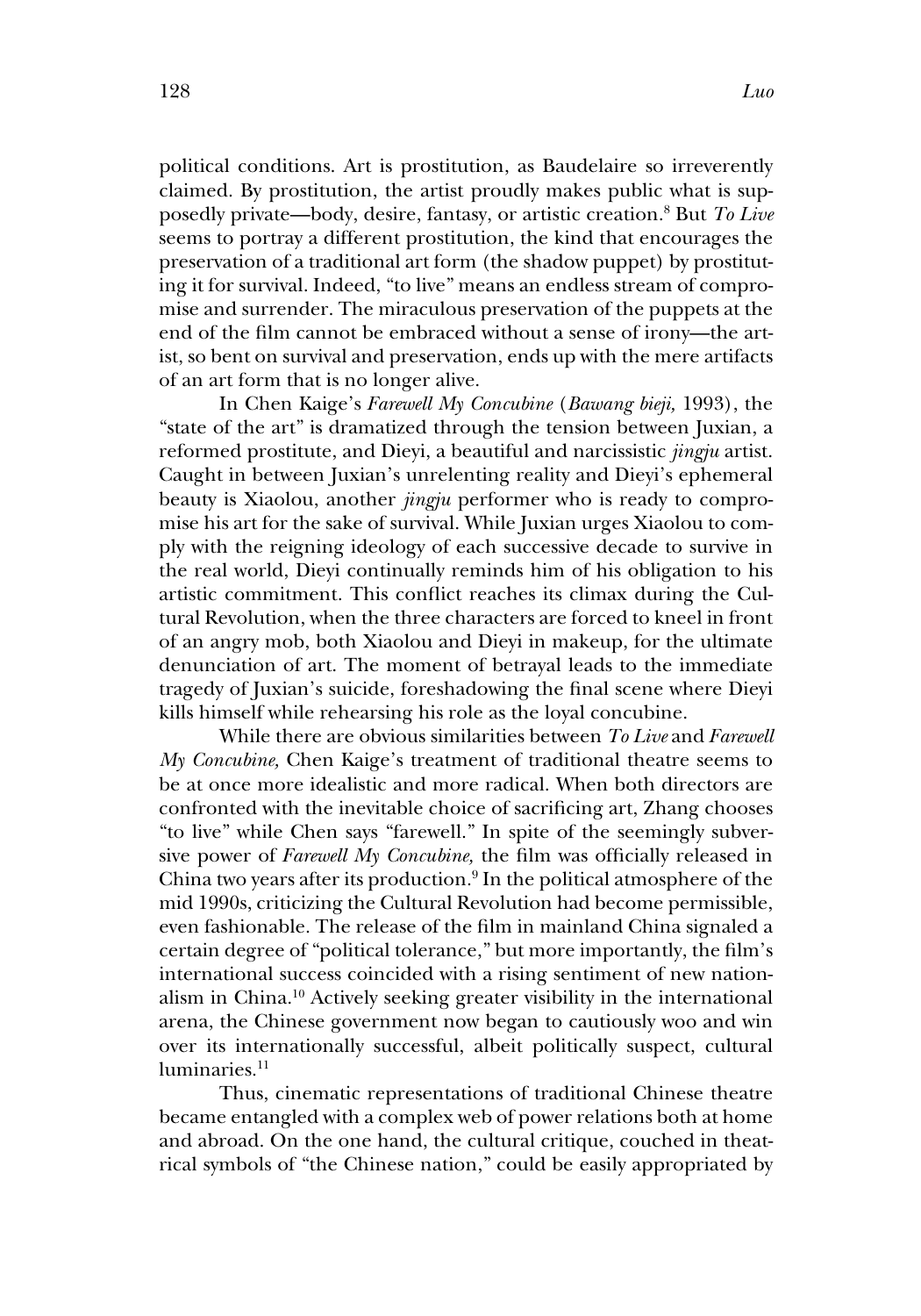the government to serve the rhetoric of cultural nationalism. Outside China, on the other hand, the Fifth Generation filmmakers' exploitation of the visuality of Chinese theatre is criticized as a self-subjugation to the cultural undertow of orientalism. The visually spectacular *Farewell My Concubine,* according to critics such as Wendy Larson, exhibits a tendency to feminize the Chinese nation through *jingju* in order to satisfy Western male fantasies (Larson 1997: 331–346).<sup>12</sup> To some extent, such critical views betray the critics' own preoccupation with orientalism and gender politics. But, how Chinese films fare internationally often does influence the way they are received at home. Domestic responses to internationally acclaimed Chinese films such as *To Live* and *Farewell My Concubine* have generally been a mixture of pride and feelings of insecurity, precisely based on similar perceptions of orientalism and exoticism. Some Chinese critics are especially uncomfortable with the portrayal of homosexuality in *Farewell My Concubine* ( Jun 1994: 24; Shu 1994: 64–66), a sentiment that seems to confirm Larson's criticism of Chen Kaige's "feminization."

However, critical debates from the standpoint of China-West cultural relations, often emotionally charged, can distract from the real import of these films in their primary, Chinese context. What seems to be left out of the discussion is the question, how relevant and effective are the films as critiques of Chinese political culture? Even on this front, much Fifth Generation work is faulted, perhaps unfairly, for its reluctance to engage with the here-and-now before it, too, becomes history (Cai 1998: 64–65). When traditional theatre is used to weave allegories about the cultural past, the critical edge of the film is perceived to be suspended in a safe historical distance without reaching the core issues of contemporary Chinese society.13

## Rock and Pop: New Possibilities for Cultural Critique?

In spite of its rich history in Chinese cinema, traditional Chinese theatre has now become such a loaded cinematic trope that, as a critical discourse, it seems to have reached an impasse, unable to further navigate the murky waters of its many cultural implications. Yet against all odds, the interaction between theatre and cinema continues to regenerate and revive through the incorporation of modern, nontraditional theatrical and performance forms, as seen in the works of a new wave of Chinese filmmakers often dubbed the "Sixth Generation."

In Zhang Yuan's *Beijing Bastards* (*Beijing zazhong,* 1993), the director employs rock 'n' roll in a similar fashion as earlier directors employed traditional theatre in their films. "China's first rock 'n' roll movie . . . banned by the Chinese authorities" (Donald 1998: 94), *Beijing Bastards* documents Cui Jian's rock concerts in juxtaposition with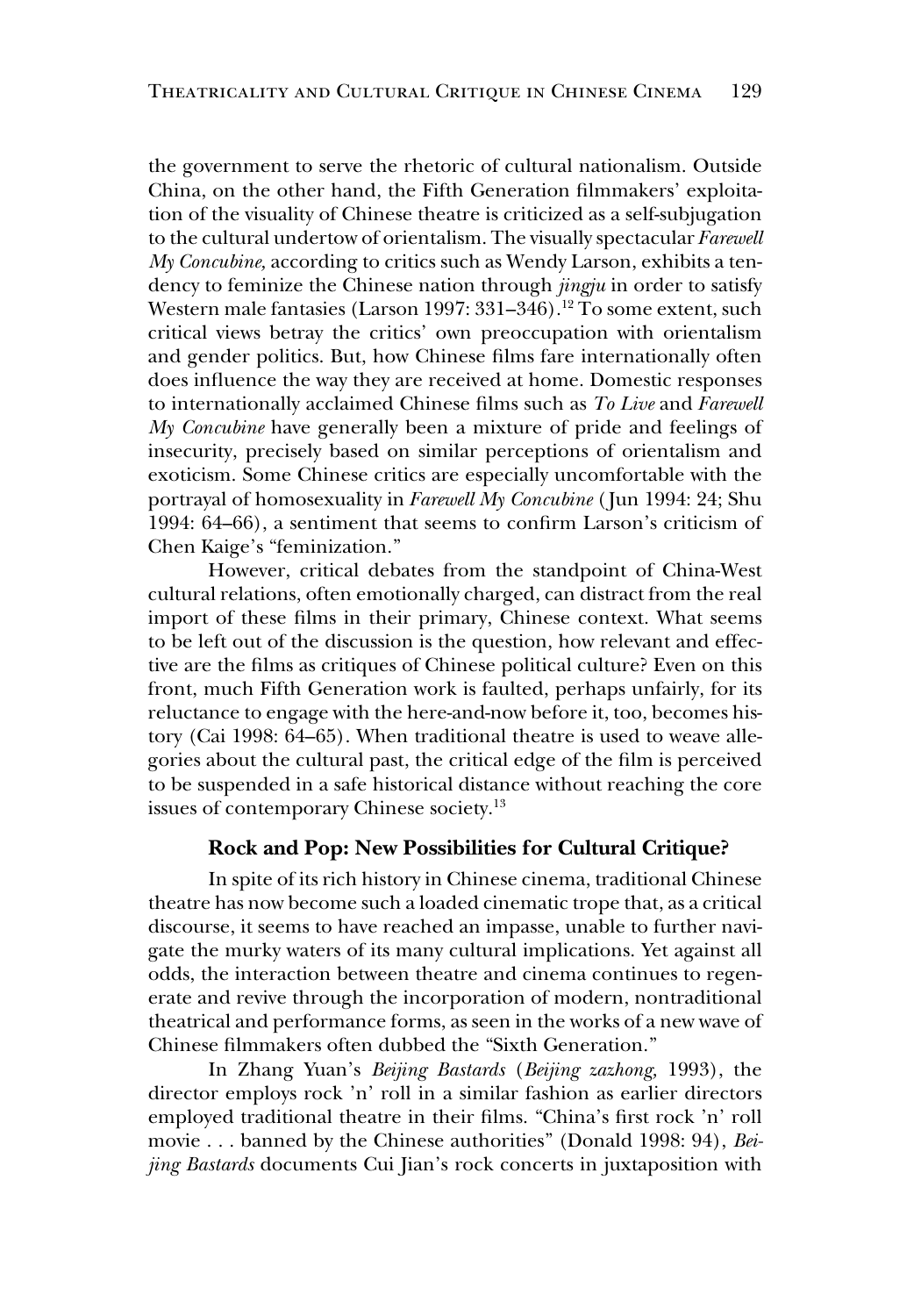the daily existence of a group of counterculture youth. By changing the focus of theatricality from the country to the city, from the traditional to the modern, and from the feminine to the masculine, the film seems to be promising an alternative critical discourse. While Fifth Generation films identify the theatrical stage with the Chinese nation and use the vicissitudes of traditional art as a metaphor for the fate of twentieth-century China, *Beijing Bastards* uses rock 'n' roll to make a critical statement outside, or even counter to, the Chinese tradition. Instead of employing cultural symbols, metaphors, and political innuendos, the film confronts the Party-state in a more direct manner and asserts a more rigorous criticism of the ruling ideology.

Often praised as radical and innovative, *Beijing Bastards*'s somewhat aggressive critical stance is, according to Stephanie Donald, undermined by a lack of sensitivity to gender issues. Analyzing the film from the perspective of a marginalized female character, Donald demonstrates "how the hegemony of a certain concept of statehood and modernity can be replicated in gender relations even among the very groups that feel themselves excluded from the organizing principles of their political environment" (Donald 1998: 93).

Staging its cultural subversion with a certain bohemian elitism, *Beijing Bastards* still relies on a more or less confined artistic space to convey social reality. Mi Jiashan's *The Troubleshooters* (*Wanzhu,* 1988) also waging a cultural battle through theatricality, participates in the critique of political culture on a more popular basis. Eschewing the highly performative operas, puppets, and rock 'n' roll, the film focuses on the theatricality of the everyday, from social "happenings" to life in the streets. In the film, three self-styled "troubleshooters" set up a "3T" company to offer unsolicited help for those in distress, thus staging a simulacrum of a problem-ridden postsocialist China. The 3T Literature Award Ceremony blurs the line between reality and fantasy. With standins for famous writers and government officials, the highly theatrical ceremony acts out "a lie that tells a truth about a less truthful reality" (Yau 1993: 100). The fashion show sequence—featuring popular models, bodybuilders, revolutionary *jingju* characters, and familiar political icons appearing in new costumes—creates a hyped performativity that is both entertaining and unnerving (Yau 1993: 104).

But, the theatricality of *The Troubleshooters* extends beyond the 3T Literature Award Ceremony and the fashion-show sequence. With a mission to alleviate depression, solve problems and resolve conflicts for the common people, the 3T company operates as a theatrical entity in a politicized and commercialized urban space. Working as real-life surrogates, the three troubleshooters busily identify and tackle a plethora of new and old problems that are supposed to be taken care of by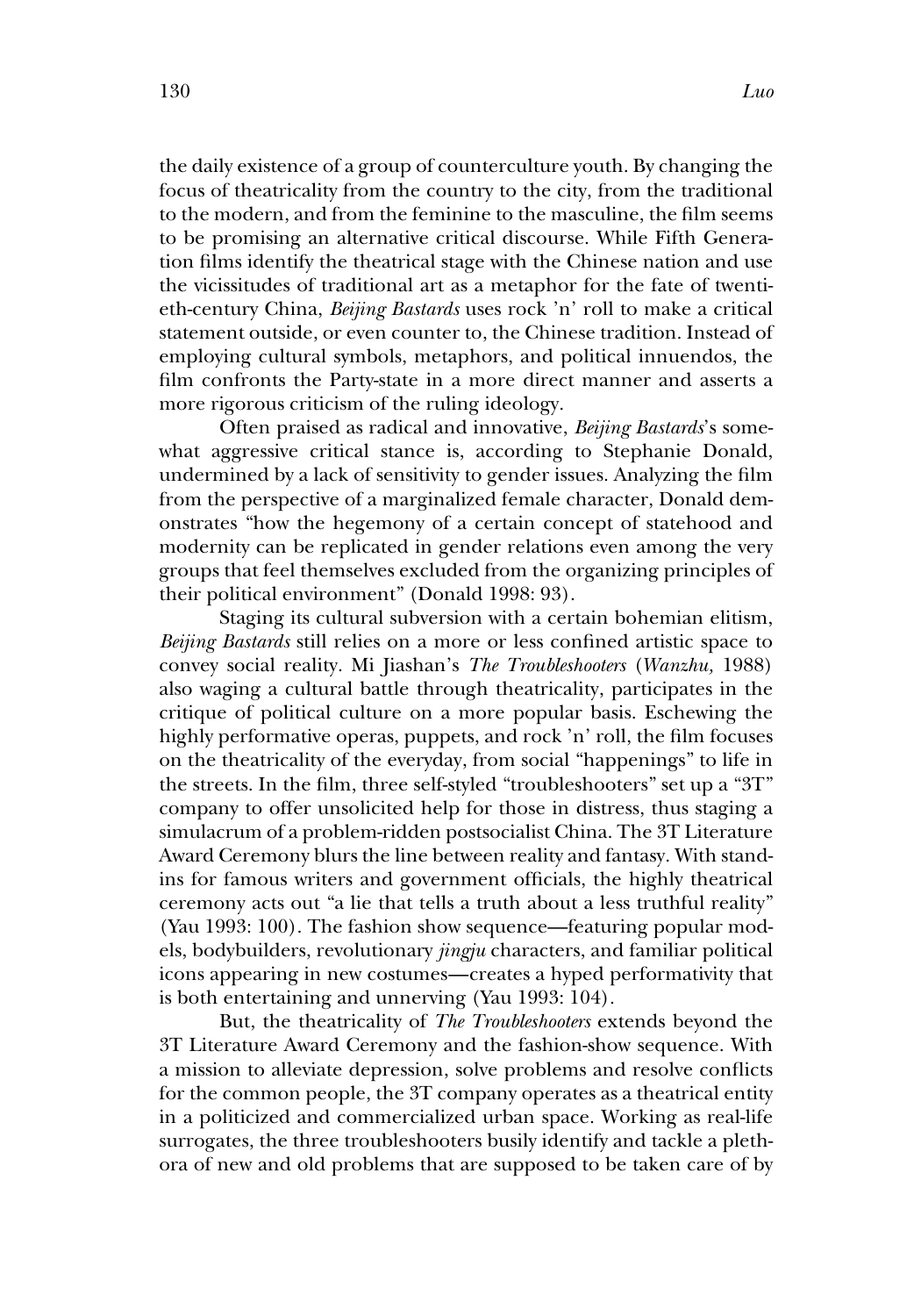the Party. Produced in 1988, *The Troubleshooters* pointed out new directions for cultural criticism that were cut short a year later. The film, still appearing daring and playful today, made uncanny predictions about its own fate: political power armed with commercialism, the chief target of the film's critique, has eventually overpowered that critical voice in the decade to follow.

Yet it is too soon to pronounce the demise of the theatrical film as a critical discourse. While it might be true that the Fifth Generation now seems content with displaying the visual glamour of Chinese culture, the more iconoclastic Sixth Generation has forged a new form of theatricality that is firmly anchored in China's present situation.<sup>14</sup> Jia Zhangke's *Platform* (*Zhantai,* 2000) charts the transformation of the state-run Peasant Culture Group in a small city into the privatized and reinvented All-Star Rock 'n' Breakdance Electronic Band, during a decade of intense socioeconomic reform and dislocation from the 1980s to the 1990s. With a nod to the Fifth Generation's epic cinematic take on theatricality, *Platform* offers a sweeping critique of the late twentieth-century Chinese political economy and its impact on popular culture and personal freedom. Jia Zhangke's interest in theatricality resurfaces in *The World* (*Shijie,* 2004), a portrayal of life within a kitschy theme park outside Beijing filled with shrunken replicas of world-famous landmarks. Often interpreted as a critique of globalization, *The World* is the first Jia Zhangke film to receive government approval and official release in China.<sup>15</sup> In the film, the lives of the theme park performers and their performances merge into one, as they both inhabit that world and depend upon it for their livelihood. For these performers, whose lives are trapped in an artificial world, theatrical acts become mundane experiences, whereas daily life begins to take on theatrical qualities (see Figure 2). The film seems to suggest that life in contemporary China *is* theatrical, even without stage and props. Thus, Jia Zhangke has both inherited the hyperrealism of *The Troubleshooters* and advanced the critical discourse embedded in the theatricality of the everyday.

After *Beijing Bastards,* Zhang Yuan has slowly emerged from the "underground" to the mainstream, but his work continues to display an engaged, and deepening, fascination with the critical potential of theatricality. In *East Palace West Palace* (*Donggong xigong,* 1997), recurring *jingju* scenes are juxtaposed with an all-night interrogation of a homosexual by the policeman who has arrested him. Eschewing grand gestures of national allegories, the theatrical flashbacks provide an intimate subtext to the gay man's personal narrative of identity, memory, and fantasy. Still labeled as an "underground" film, *East Palace West Palace* has not been officially released in China.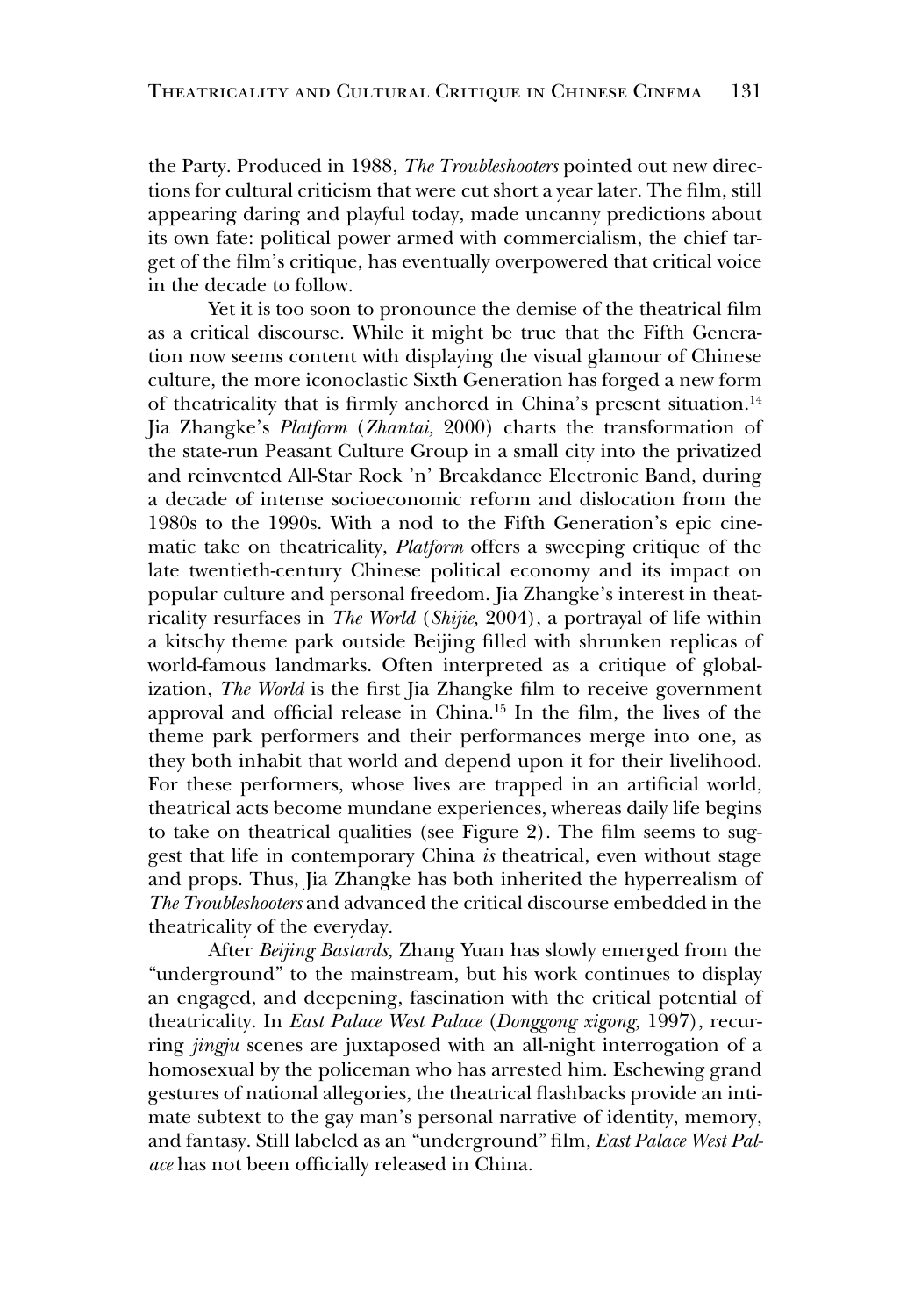

Figure 2. For the faux-ethnic dancers in *The World,* the line between theatricality and daily life becomes blurry. (Photo: Courtesy of Jia Zhangke)

In 2002, Zhang Yuan's fi lming of *Jiang Jie,* a revolutionary *jingju*  marked a most intriguing move in the career of a major Sixth Generation director. Zhang Yuan reportedly decided to make the film after watching a live performance of the revolutionary *jingju* and falling under its spell. The titular heroine, Jiang Jie, is one of the widely celebrated revolutionary figures whose life inspired both a revolutionary *jingju* in 1964 and a film titled *Liehuo zhong yongsheng* (*Red Crag,* directed by Shui Hua, 1965). Although the 1964 version of *Jiang Jie* did not make its way into the standard *yangbanxi* repertoire during the Cultural Revolution because of the intricacies of shifting ideology, it did in its time serve as the model for other revolutionary *jingju* films, such as *Zhiqu Weihushan* (*Taking Tiger Mountain by Strategy,* directed by Xie Tieli, 1970) and *Hongdeng ji* (*Red Lantern,* directed by Cheng Yin, 1970). Therefore, Zhang Yuan's decision to restage and refilm *Jiang Jie* is open to multiple interpretations. Some might call it a "sell-out," as Zhang Yuan has publicly announced that the film is a tribute to the heroism and personal sacrifice that he finds so moving in Chinese revolutionary history. However, the somewhat ambiguous and marginal status of *Jiang Jie* within the genre of revolutionary *jingju* does point to a more nuanced political position Zhang Yuan could be adopting. Against the background of a postsocialist, market-driven China, where even rela-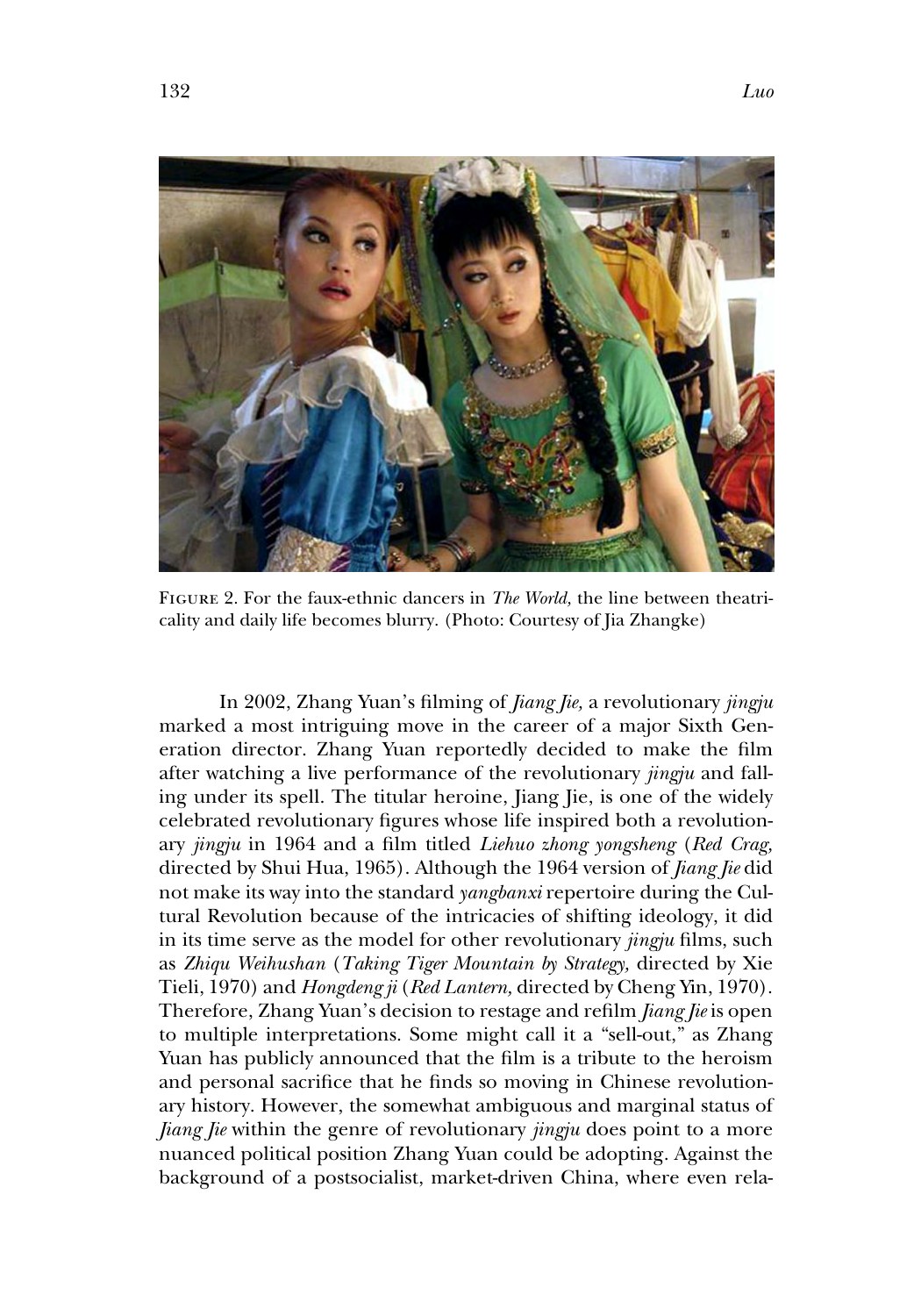tively recent history is falling outside the public horizon, Zhang Yuan's effort to revive the revolutionary *jingju* becomes relevant as a reminder, if not a critique, of the endemic apathy and obliviousness of history in Chinese society today.

## Conclusion

Through various manifestations of theatricality in Chinese cinema, theatre has been used to represent and question concepts of Chinese culture and the Chinese nation. And because of traditional theatre's potential for building narratives of national identity and for simultaneously critiquing those narratives, various cultural and political forces will continue to vie for their claim on the symbolic and allegorical power embedded in the theatrical world. Meanwhile, the younger generation of Chinese filmmakers, such as Zhang Yuan and Jia Zhangke, has been actively exploring new forms of theatricality by utilizing nontraditional performance types and by expanding and redefining the notion of theatricality altogether. Such experimentation and expansion have led to the reinvigoration of the theatrical film as a sustained critical discourse. However, like the Fifth Generation pioneers, Sixth Generation directors face the same challenges from a global cultural environment dictated by political and economic power. In this sense, filmmakers dedicated to their art, in a manner that mirrors the artists and performers in their films, are forever confronted with the quandary of remaining true to their artistic visions-visions that are inherently at odds with a world full of disappointments and compromises.16

#### **NOTES**

1. In the context of this discussion, "theatre" is understood as an umbrella term to cover a broad array of performance types, from traditional theatre to rock 'n' roll, from shadow puppets to fashion shows. Even though "performance," not "theatre," might be the more inclusive term to encompass the spectrum of theatrical forms under discussion here, I choose to stay with "theatre" to convey the sense that it is not only the act of performing, but also the physical theatre—performers, props, stage—that is important in generating theatricality and cultural critique in Chinese films. Thus, the term "theatricality" is used in its broadest sense to denote all that is related to theatre.

I wish to thank the anonymous readers of my paper for the Association of Asian Performance Emerging Scholars Panel (2007) as their comments and critique helped me clarify this point and other aspects of my argument.

2. An early Chinese term for film, *yingxi* (shadow play), suggests how intimately bound film and theatre once were in the eyes of Chinese filmmakers. For a detailed discussion of the term, see Cui 2003: 4–9.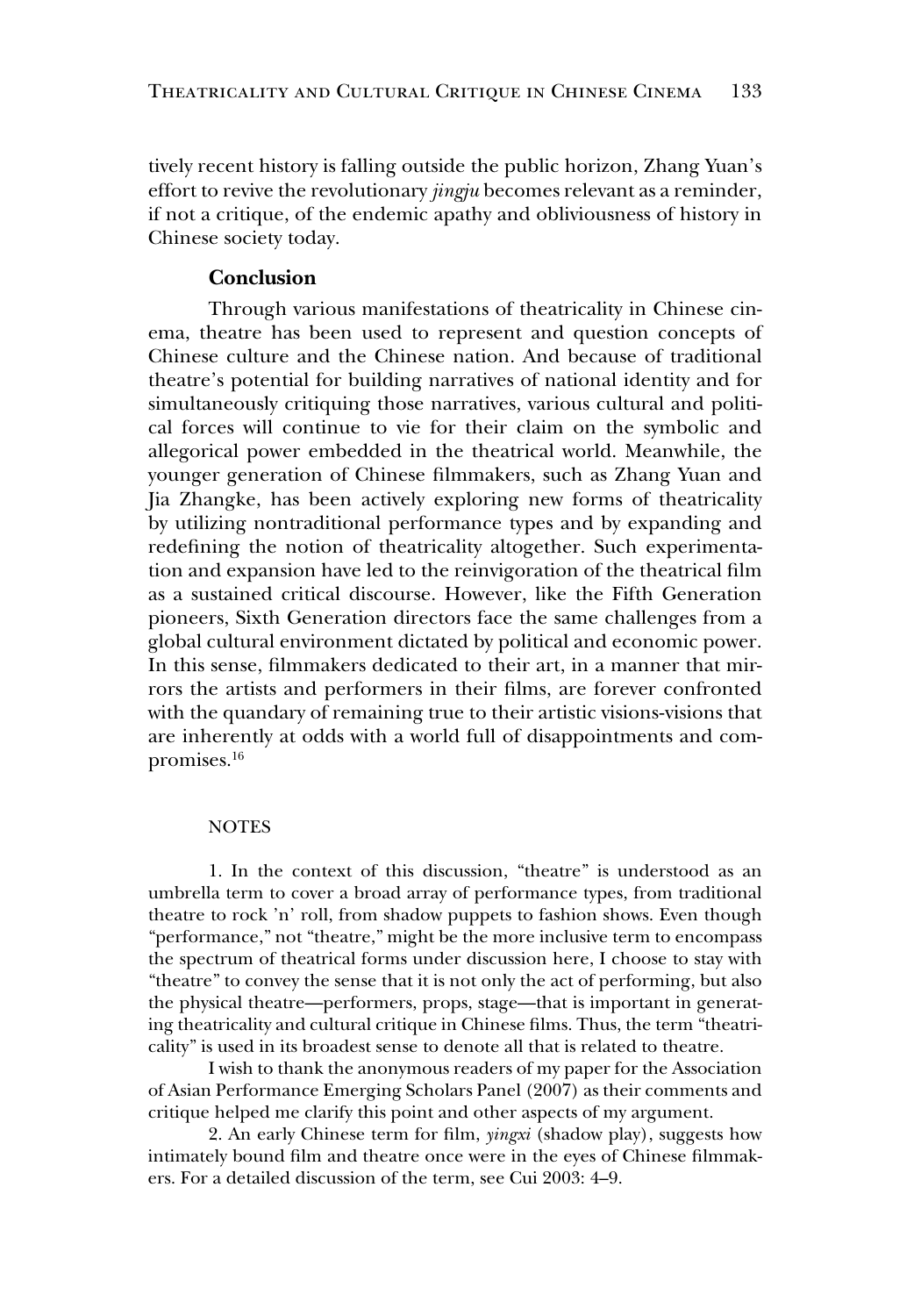3. The term *wenren* traditionally refers to literary men of the scholarofficial or the literati class during the dynastic period. However, during the Republican period, *wenren* also included literary men, scholars, and intellectuals infl uenced by the progressive thought of the May Fourth Movement. In the context of this discussion, *wenren* is used in contrast with *xiren* (thespians) to categorize filmmakers who were not trained in traditional theatre and who had no obvious theatrical influence in their filmmaking.

4. Qu Qiubai, head of the Chinese Communist Party from 1928 to 1929, declared war on the "reactionary" arts, including big shows *(daxi),*  shadow play/films *(yingxi)*, slapstick shows *(mutourenxi)*, and Suzhou opera *(tanhuang),* among other popular folk arts (Harris 1997: 56).

5. I thank Prof. Elizabeth Wichmann-Walczak for pointing out that opera, with its European roots and colonial connotations, is not an adequate translation of the Chinese word  $ju$ . It is advised that, instead of translating *jingju* as "Beijing opera," the direct transliteration of the term should be used. Hence, *jingju* and *yueju* are used throughout this paper, instead of Beijing opera and Shaoxing opera. However, while quoting authors, I leave the terms as they appear in the original text. Hence, the "operatic mode."

6. It must be noted that *jingju*'s ascension as a national theatrical form *(guoju)* began long before the days of *yangbanxi.* In the early twentieth century, *jingju* master Mei Lanfang and advocate Qi Rushan played instrumental roles in *jingju*'s rising popularity and elevated status (Goldstein 1999: 377–387). This explains why *jingju,* already recognized as a national art form, had an advantage over other regional theatres as the model for the modernized revolutionary theatre of the Cultural Revolution.

7. For an analysis of the aesthetic components of *Two Stage Sisters,* see Marchetti 1997: 59–80.

8. For an etymological decoding of the word "prostitution," see Zhang 1999: 161.

9. Apparently, *To Live* is still under some official proscription in China, as the film is still unavailable (as of March  $2007$ ) in the stores, except in pirated format. In contrast with their generally favorable treatment of *Farewell My Concubine,* Chinese critics have been curiously silent on *To Live.* Perhaps Zhang Yimou's take on twentieth-century Chinese history appears too raw and realistic compared with Chen Kaige's more romanticized version in *Farewell My Concubine.* It is ironic that whether or not a film is banned in China seems to be the ultimate indicator of its critical relevance.

10. For a discussion of new nationalism from the perspective of Chinese filmmaking, see Cui 2003: 74–78.

11. In 2002, Zhang Yimou's high-profile film, *Hero (Yingxiong)*, was premiered in the Great Hall of the People in Beijing before its release on the international market. The martial-arts epic on the unification of China under the first emperor Qin Shihuang is touted as Zhang's answer to Ang Lee's *Crouching Tiger, Hidden Dragon* (2000) in a bid to assert Chinese cultural authority in the global marketplace of media production and consumption. Impressive in visuality but paltry in characterization, the film has been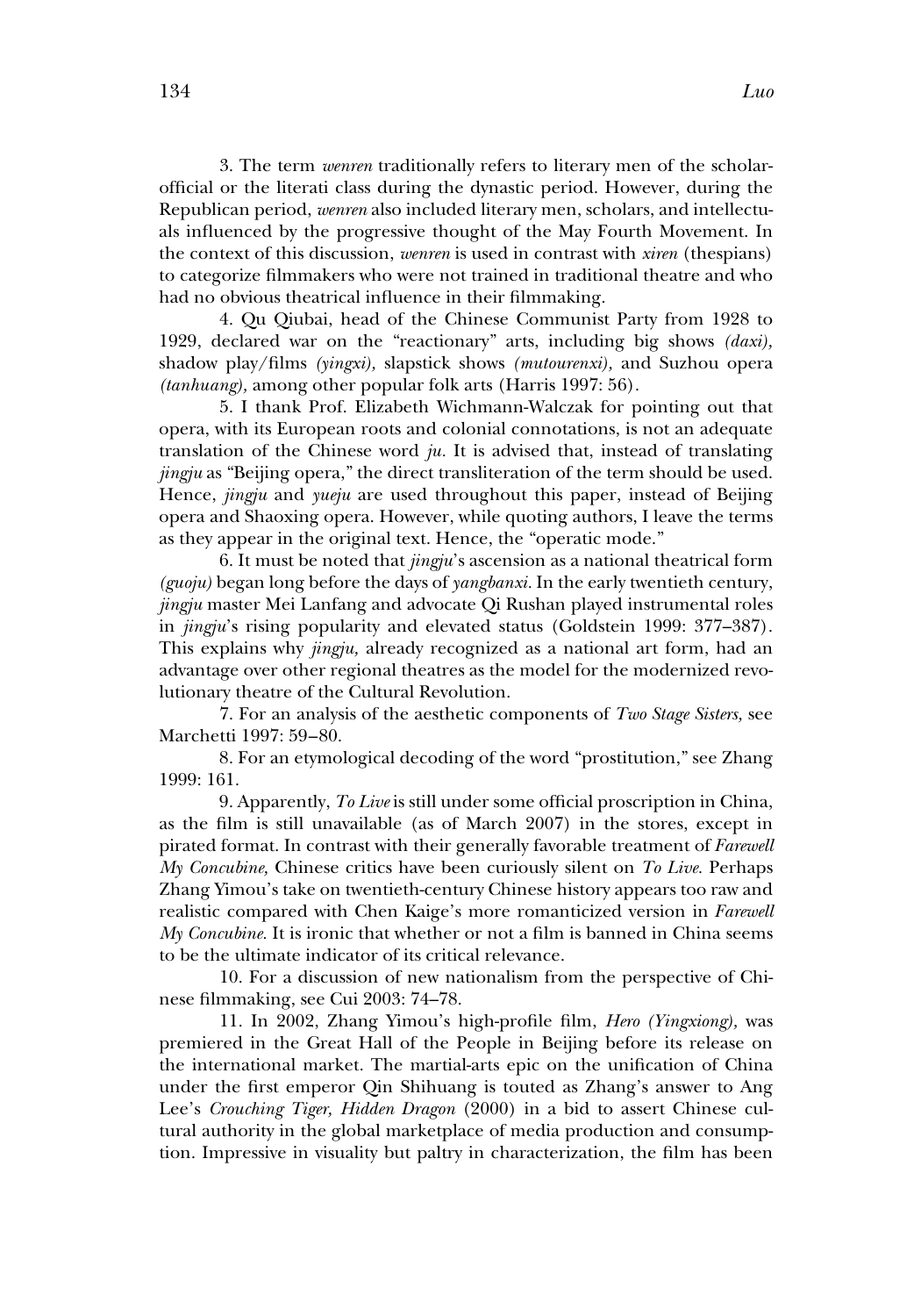criticized as "too nationalistically Chinese" (Berry and Farquhar 2006: 73). This rivalry of Zhang and Lee indicates that, as Chinese-language film enters the era of transnational cinema, the symbolic uses of theatricality have also become currencies in global circulation. Chinese settings, costumes, and even the genre of theatrical film itself have become contested items for claiming cultural authenticity.

12. Indeed, much recent work by now established directors such as Zhang Yimou and Chen Kaige seems to validate such criticisms. Big-budget productions relying heavily on international financing and global markets, films such as Chen's Promise (Wuji, 2005) and Zhang's The Curse of the Golden *Flower* (*Mancheng jin dai huangjinjia,* 2006) are carefully produced and packaged to court both the Chinese censorship bureau and the international box office. It should not be surprising that, in these films, a slick, overproduced theatricality has blunted much of the independent spirit and critical thrust found in earlier Fifth Generation films. Chinese critics are generally disappointed with the move toward commercialism on the part of film auteurs such as Chen Kaige and Zhang Yimou (Xu 2006: 12–15).

13. In an interview, Jia Zhangke, the noted Sixth Generation filmmaker, is quoted as saying: "In the 80s, the fifth generation filmmakers were real heroes: they managed to break Chinese cinema out of its closed little mould and try something new. But they've changed a lot: in their current films, you're no longer seeing the experience of life in China . . ." See Kevin Lee's profile of Jia Zhangke in *Senses of Cinema* (http://www.sensesofcinema .com/contents/directors/03/jia.html).

14. The Fifth Generation has by no means stopped exploring theatricality in their filmmaking. Chen Kaige is currently making a much-anticipated biopic of the great *jingju* master Mei Lanfang. In *Riding Alone for Thousands of Miles* (*Qianli zou danqi,* 2006), Zhang Yimou again engages a theatrical form, a shamanistic song-and-dance originated from Yunnan province. While the groups are named to indicate a generational divide, the Fifth Generation and the Sixth Generation are now making films contemporaneously. But, due to differences in personal background, thematic interest, and artistic style, the Fifth Generation is generally more history-oriented in its themes, whereas the Sixth Generation tends to have more contemporary concerns.

15. All Jia Zhangke's films prior to *The World*, including *Platform*, are banned in the PRC, but are readily available on the black market in pirated VCD form. In an interview with Stephen Teo, Jia Zhangke expressed "conflicting emotions" over his dilemma: "My film is being pirated on the one hand, but on the other hand, it is one method of getting my film shown. I feel embarassed and helpless" (http://www.sensesofcinema.com/contents/01/ 15/zhangke\_interview.html).

16. The present discussion of theatricality and cultural critique in Chinese film is largely limited to the works of Mainland Chinese filmmakers. However, diverse representations of theatricality have emerged in films made in Hong Kong, Taiwan, and the Chinese diaspora. For example, Hong Kong directors Stanley Kwan and Shu Kei, in their films *Rouge* (1987) and *Hu*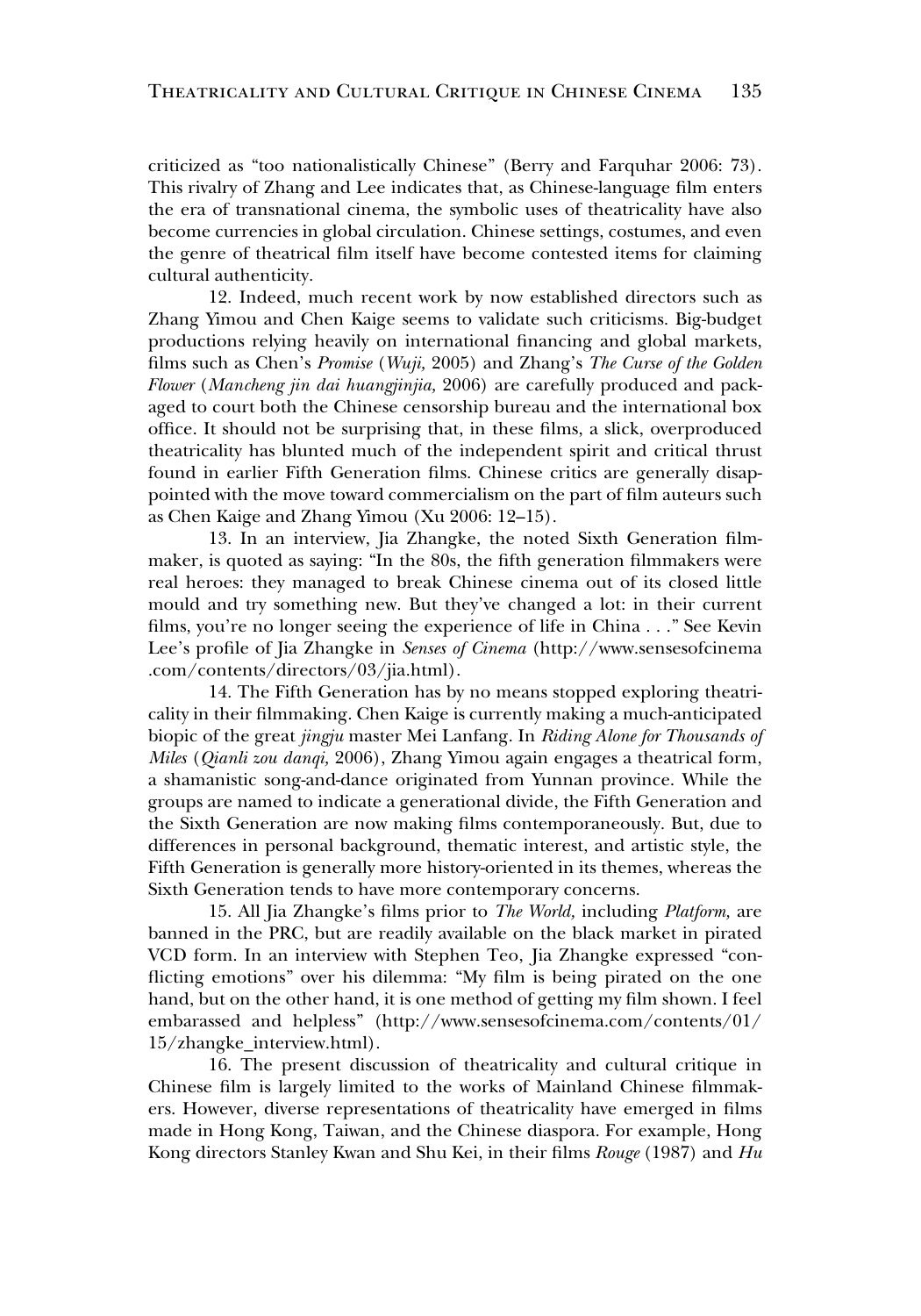*Du Men* (1996), respectively, have used Cantonese theatre to reflect on Hong Kong identity on the eve of Hong Kong's return to China. In his play *Peach Blossom Land* (1986), which was made into a film in 1992, Taiwanese director Stan Lai used "two plays on one stage" to comment on the cultural-political relations across the Taiwan Strait. There has been much sharing of interest in theatricality among Chinese-language communities. A revised version of Stan Lai's *Peach Blossom Land* has been recently revived in Beijing and Shanghai with great success. Chen Kaige's 1994 film, *Farewell My Concubine*, is based on a novel by Hong Kong writer Lillian Lee, whereas Hong Kong director Ann Hui's *The Postmodern Life of My Aunt* (2007), another film featuring *jingju* performance, is scripted by the Mainland writer Li Qiang.

#### **REFERENCES**

 "Shadow Opera: Toward a New Archaeology of the Chinese Cinema." In *Chinese-Language Film: Historiography, Poetics, Politics,* edited by Sheldon Lu and Emilie Yeh, 27–51. Honolulu: University of Hawai'i Press.  $-.2006.$ 

 *China on Screen: Cinema and Nation.* New York: Columbia University Press.

Cai Jian. 1998.

 "Chen Kaige de touru yu taobi" (Chen Kaige's Enthusiasm and Reluctance). *Dianying yishu* (Film Art) 4: 64–65.

Clark, Paul. 1987.

 *Chinese Cinema: Culture and Politics since 1949.* Cambridge: Cambridge University Press.

Cui, Shuqin. 2003.

 *Women through the Lens: Gender and Nation in a Century of Chinese Cinema.* Honolulu: University of Hawai'i Press.

Donald, Stephanie Hemelryk. 1998.

 "Symptoms of Alienation: The Female Body in Recent Chinese Film." *Continuum: Journal of Media and Cultural Studies* 12, 1: 91–103.

Goldstein, Joshua. 1999.

 "Mei Lanfang and the Nationalization of the Peking Opera, 1912– 1930." *Positions: East Asia Cultures Critique* 7, 2: 377–420.

Harris, Kristine. 1997.

*"The Romance of the Western Chamber."* In *Cinema and Urban Culture in Shanghai, 1922–1943,* ed. by Yingjin Zhang, 51–73. Stanford, CA: Stanford University Press.

Jun Bing. 1994.

 "Dianying Bawang bieji de deyushi" (The Gains and Losses of *Farewell My Concubine*). *Dianying pingjie* (Movie Review) 4: 24.

#### Larson, Wendy. 1997.

"The Concubine and the Figure of History: Chen Kaige's *Farewell My*